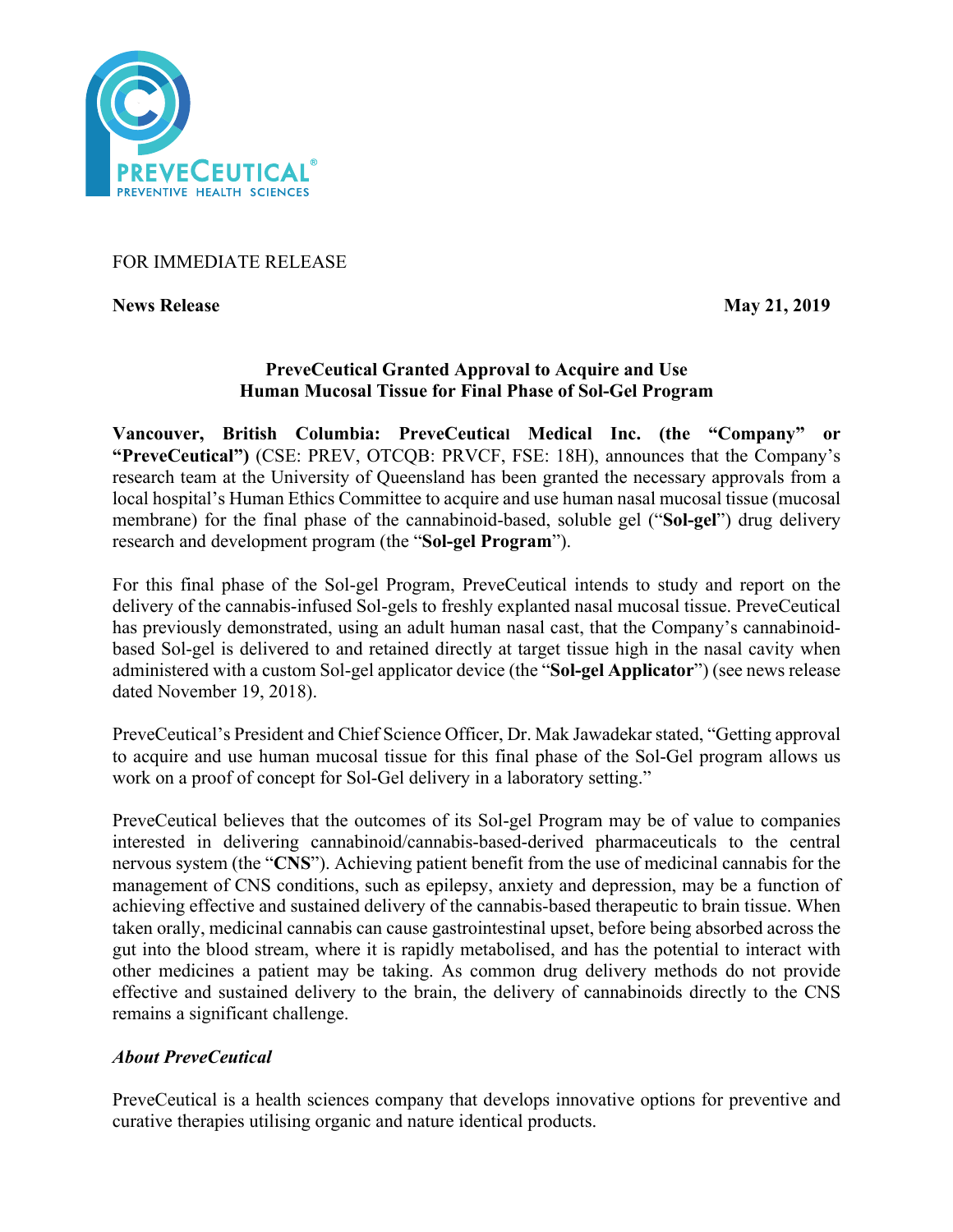PreveCeutical aims to be a leader in preventive health sciences and currently has five research and development programs, including: dual gene therapy for curative and prevention therapies for diabetes and obesity; the Sol-gel Program; Nature Identical™ peptides for treatment of various ailments; non-addictive analgesic peptides as a replacement to the highly addictive analgesics such as morphine, fentanyl and oxycodone; and a therapeutic product for treating athletes who suffer from concussions (mild traumatic brain injury).

For more information about PreveCeutical, please visit www.PreveCeutical.com, follow us on Twitter: http://twitter.com/PreveCeuticals and Facebook: www.facebook.com/PreveCeutical.

### *On Behalf of the Board of Directors*

*"Dr. Makarand (Mak) Jawadekar"* President& Chief Science Officer

### *For further information, please contact:*

Deanna Kress Director of Corporate Communications & Investor Relations +1-778-999-6063 deanna@PreveCeutical.com

#### *Forward-Looking Statements:*

This news release contains forward-looking statements and forward-looking information (collectively, "forwardlooking statements") within the meaning of applicable Canadian and U.S. securities legislation, including the United States *Private Securities Litigation Reform Act of 1995*. All statements in this news release that are not purely historical are forward-looking statements and include any statements regarding beliefs, plans, expectations and orientations regarding the future including, without limitation, the ability of the Company to acquire human nasal mucosal tissue in quantities necessary to complete the final phase of the Sol-gel Program, and the Company's anticipated business plans and its prospect of success in executing its proposed plans. Often, but not always, forwardlooking statements can be identified by words such as "will", "pro forma", "plans", "expects", "may", "should", "budget", "schedules", "estimates", "forecasts", "intends", "anticipates", "believes", "potential", "proposes" or variations of such words including negative variations thereof and phrases that refer to certain actions, events or results that may, could, would, might or will occur or be taken or achieved. Actual results could differ from those projected in any forward-looking statements due to numerous factors including risks and uncertainties relating to the risks associated with the completion of Sol-gel Program, actual results from tests using human nasal mucosal tissue and from clinical trials, dependence on collaborative partners and the prospects for negotiating additional corporate collaborations or licensing arrangements and their timing, the inability of the Company, to, among other things, protect its intellectual property, obtain any required governmental, regulatory or stock exchange approvals, permits, consents or authorizations required, including Canadian Securities Exchange acceptance of any planned future activities, commercialize any therapeutics from the Company's research programs, pursue business partnerships, complete its research programs as planned, and obtain the financing required to carry out its planned future activities. Other factors such as general economic, market or business conditions or changes in laws, regulations and policies affecting the biotechnology or pharmaceutical industry, may also adversely affect the future results or performance of the Company. These forward-looking statements are made as of the date of this news release and, unless required by applicable law, the Company assumes no obligation to update the forward-looking statements or to update the reasons why actual results could differ from those projected in these forward-looking statements. Although the Company believes that the statements, beliefs, plans, expectations, and intentions contained in this news release are reasonable, there can be no assurance that those statements, beliefs, plans, expectations, or intentions will prove to be accurate. Readers should consider all of the information set forth herein and should also refer to other periodic reports provided by the Company from time-to-time. These reports and the Company's filings are available at www.sedar.com.

Readers are cautioned that forward-looking statements are not guarantees of future performance or events and,